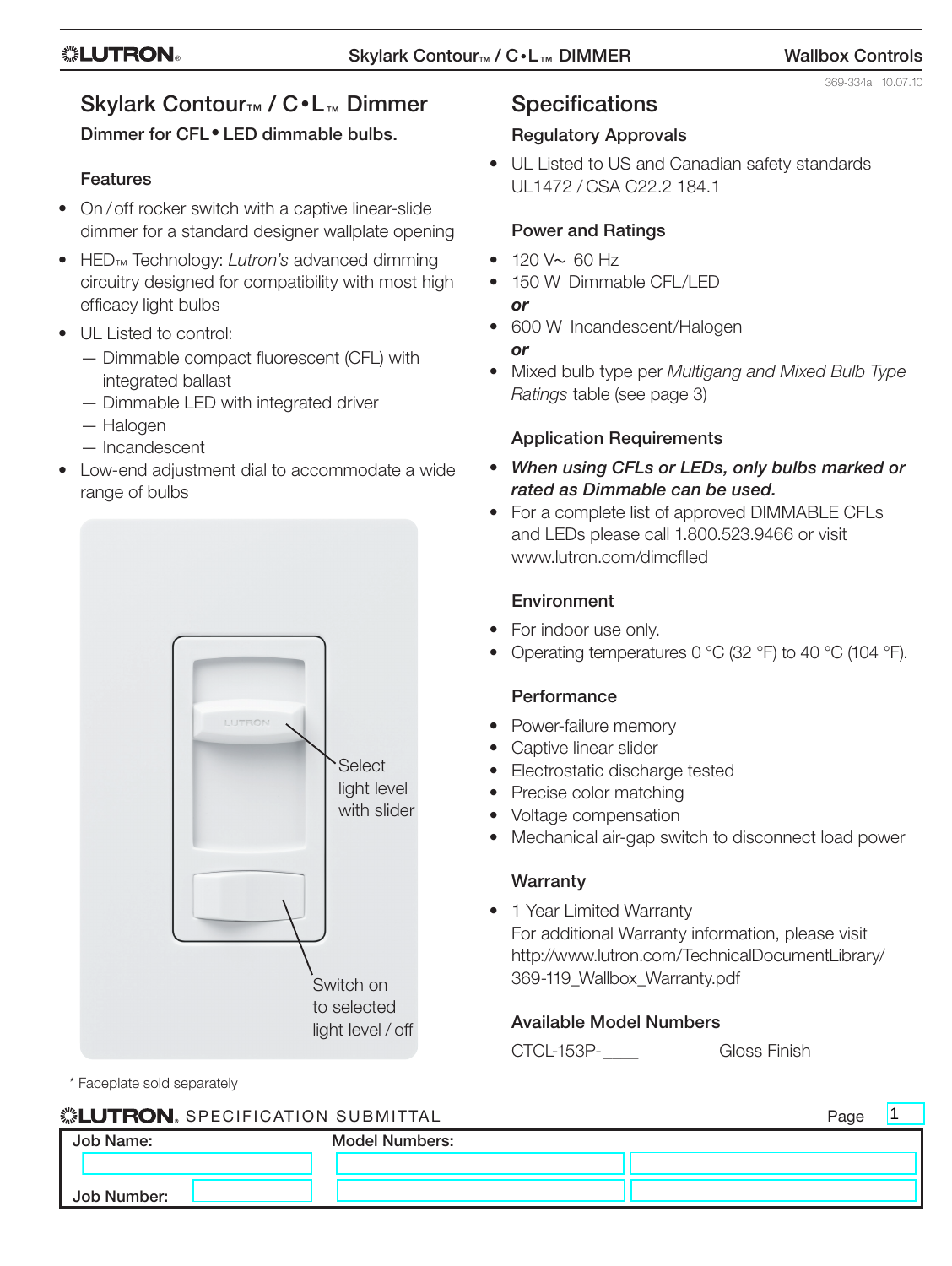## **« EUTRON**» Skylark Contour<sub>™</sub> / C•L<sub>™</sub> DIMMER Wallbox Controls

369-334a 10.07.10

 $\sqrt{2}$ 

# Wiring Diagrams

### Single-Pole Wiring



### 3-Way Wiring



### 4-Way Wiring



## Specification Submittal Page

| Job Name:   | <b>Model Numbers:</b> | . ago |
|-------------|-----------------------|-------|
|             |                       |       |
| Job Number: |                       |       |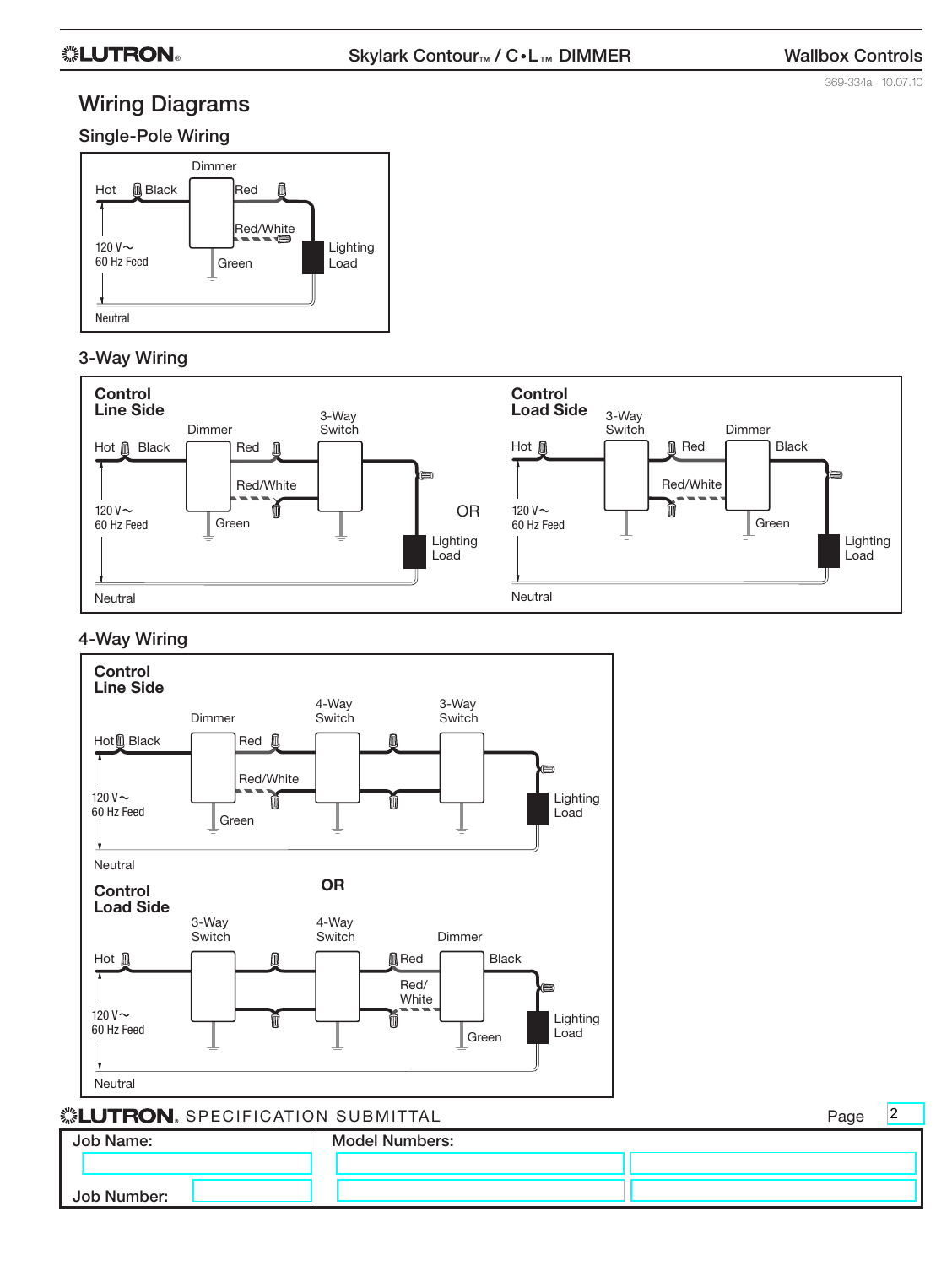369-334a 10.07.10

## Multigang and Mixed-Bulb-Type Ratings

| Total CFL•LED<br>▒<br><b>Wattage Installed</b><br>CFI<br><b>LED</b> |        | <b>Maximum Allowable</b><br>Incandescent/Halogen Wattage* |                | <b>INC/HAL</b>  |
|---------------------------------------------------------------------|--------|-----------------------------------------------------------|----------------|-----------------|
| (Watts per bulb $x \#$ of bulbs)                                    |        | No sides removed                                          | side removed   | 2 sides removed |
| 0 <sub>W</sub>                                                      | $^{+}$ | 600W                                                      | 500W           | 400W            |
| $1 W - 25 W$                                                        | $^{+}$ | 500W                                                      | 400W           | 300W            |
| $26 W - 50 W$                                                       | $^{+}$ | 400W                                                      | 300W           | 200W            |
| $51 W - 75 W$                                                       | $^{+}$ | 300W                                                      | 200W           | 100W            |
| $76 W - 100 W$                                                      | $+$    | 200 W                                                     | 100W           | 50 W            |
| $101 W - 125 W$                                                     | $^{+}$ | 100W                                                      | 50 W           | 0 <sub>W</sub>  |
| $126 W - 150 W$                                                     | $\pm$  | 0 <sub>W</sub>                                            | 0 <sub>W</sub> | 0 <sub>W</sub>  |

## **SELUTRON.** SPECIFICATION SUBMITTAL

| Page | IJ |
|------|----|
|      |    |
|      |    |

| .<br>Job Name: | <b>Model Numbers:</b> |  |
|----------------|-----------------------|--|
|                |                       |  |
| Job Number:    |                       |  |